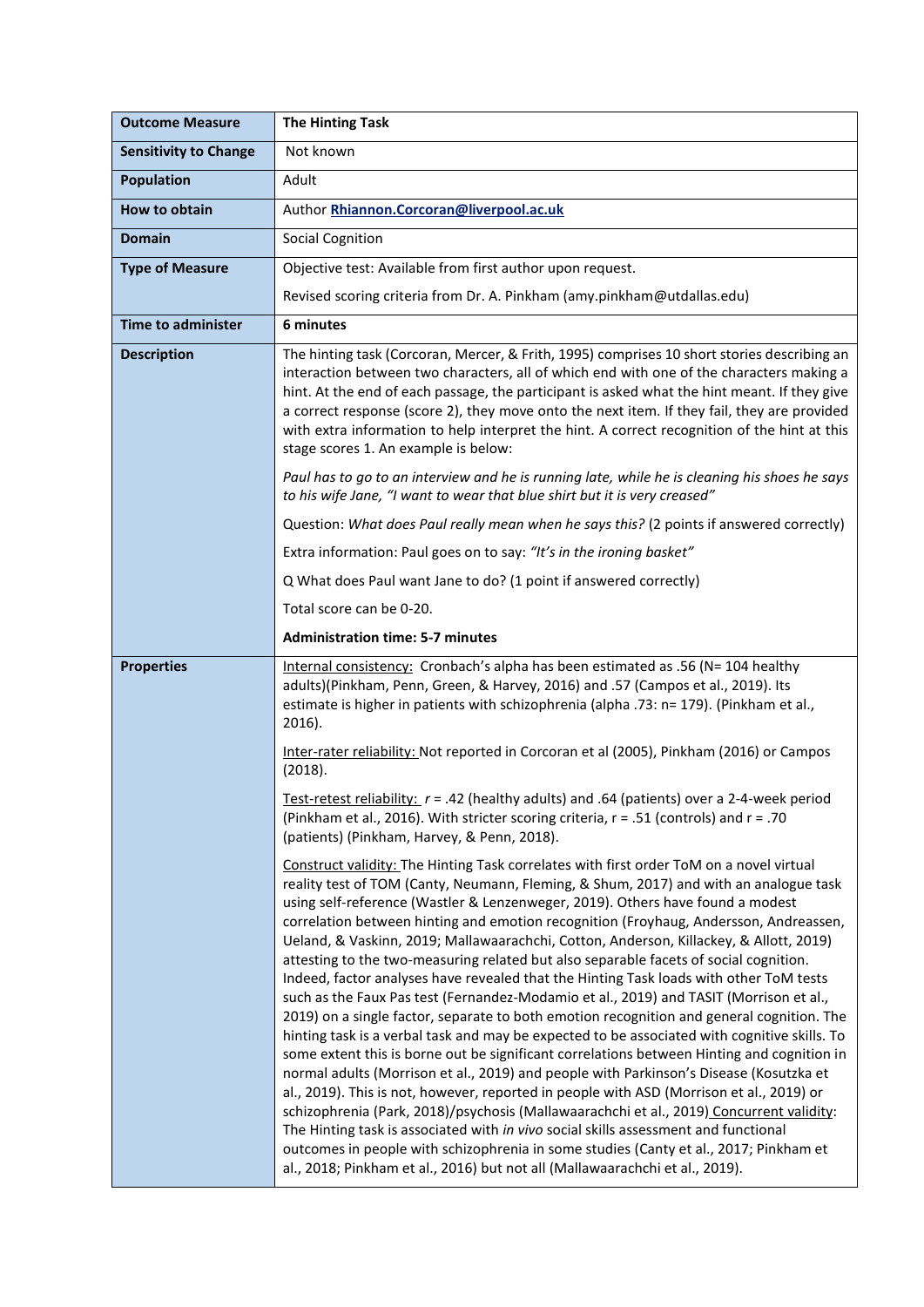|                      | Discriminative validity: The Hinting task was designed to assess people with<br>schizophrenia. To this end most of the studies using the hinting task have been with this<br>population, where it has been shown to discriminate between people with schizophrenia<br>(Park, 2018; Pinkham et al., 2018; Pinkham et al., 2016) and people with OCD (Tulaci et<br>al., 2018) and healthy adults. It is also one of the most sensitive of a range of social<br>cognitive measures for discriminating adults with ASD (Morrison et al., 2019)<br>Normative data: There are a number of sources of normative data for adults for the<br>Hinting task including (Morrison et al., 2019), N =95; (Pinkham et al., 2018), N =154: |
|----------------------|----------------------------------------------------------------------------------------------------------------------------------------------------------------------------------------------------------------------------------------------------------------------------------------------------------------------------------------------------------------------------------------------------------------------------------------------------------------------------------------------------------------------------------------------------------------------------------------------------------------------------------------------------------------------------------------------------------------------------|
|                      | (Pinkham et al., 2016), N = 104; (Corcoran et al., 1995), N = 30; (Sanvicente-Vieira, Kluwe-<br>Schiavon, Corcoran, & Grassi-Oliveira, 2017); N= 30; (Park, 2018), N = 32. There are also<br>some normative data for children N=20 10-15 years (Saban-Bezalel, Dolfin, Laor, &<br>Mashal, 2019). According to Pinkham et al, (2018) Healthy M=15.38 (2.68).                                                                                                                                                                                                                                                                                                                                                                |
| <b>Advantages</b>    | Simple and quick to administer<br>Freely available                                                                                                                                                                                                                                                                                                                                                                                                                                                                                                                                                                                                                                                                         |
| <b>Disadvantages</b> | Does not have a control condition to determine what other non-social<br>difficulties may be contributing.                                                                                                                                                                                                                                                                                                                                                                                                                                                                                                                                                                                                                  |

## **References**

- Campos, D., Modrego-Alarcon, M., Lopez-Del-Hoyo, Y., Gonzalez-Panzano, M., Van Gordon, W., Shonin, E., . . . Garcia-Campayo, J. (2019). Exploring the Role of Meditation and Dispositional Mindfulness on Social Cognition Domains: A Controlled Study. *Front Psychol, 10*, 809. doi:10.3389/fpsyg.2019.00809
- Canty, A. L., Neumann, D. L., Fleming, J., & Shum, D. H. (2017). Evaluation of a newly developed measure of theory of mind: The virtual assessment of mentalising ability. *Neuropsychological Rehabilitation, 27*(5), 834-870.
- Corcoran, R., Mercer, G., & Frith, C. D. (1995). Schizophrenia, symptomology and social inference: Investigating "theory of mind" in people with schizophrenia. *Schizophrenia Research, 17*, 5-13.
- Fernandez-Modamio, M., Gil-Sanz, D., Arrieta-Rodriguez, M., Santacoloma-Cabero, I., Bengochea-Seco, R., Gonzalez-Fraile, E., & Muniz, J. (2019). Neurocognition functioning as a prerequisite to intact social cognition in schizophrenia. *Cognitive Neuropsychiatry*, No Pagination Specified.
- Froyhaug, M., Andersson, S., Andreassen, O. A., Ueland, T., & Vaskinn, A. (2019). Theory of mind in schizophrenia and bipolar disorder: Psychometric properties of the norwegian version of the hinting task. *Cognitive Neuropsychiatry*, No Pagination
- Kosutzka, Z., Kralova, M., Kusnirova, A., Papayova, M., Valkovic, P., Csefalvay, Z., & Hajduk, M. (2019). Neurocognitive predictors of understanding of intentions in Parkinson disease. *Journal of Geriatric Psychiatry and Neurology, 32*(4), 178-185.
- Mallawaarachchi, S. R., Cotton, S. M., Anderson, J., Killackey, E., & Allott, K. A. (2019). Exploring the use of the Hinting Task in first-episode psychosis. *Cognitive Neuropsychiatry, 24*(1), 65-79.
- Morrison, K. E., Pinkham, A. E., Kelsven, S., Ludwig, K., Penn, D. L., & Sasson, N. J. (2019). Psychometric Evaluation of Social Cognitive Measures for Adults with Autism. *Autism Research, 12*(5), 766-778. doi:10.1002/aur.2084
- Park, S. (2018). A Study on the Theory of Mind Deficits and Delusions in Schizophrenic Patients. *Issues in Mental Health Nursing, 39*(3), 269-274. doi:10.1080/01612840.2017.1378782
- Pinkham, A. E., Harvey, P. D., & Penn, D. L. (2018). Social Cognition Psychometric Evaluation: Results of the Final Validation Study. *Schizophrenia Bulletin, 44*(4), 737-748. doi:10.1093/schbul/sbx117
- Pinkham, A. E., Penn, D. L., Green, M. F., & Harvey, P. D. (2016). Social cognition psychometric evaluation: Results of the initial psychometric study. *Schizophrenia Bulletin, 42*(2), 494-504.